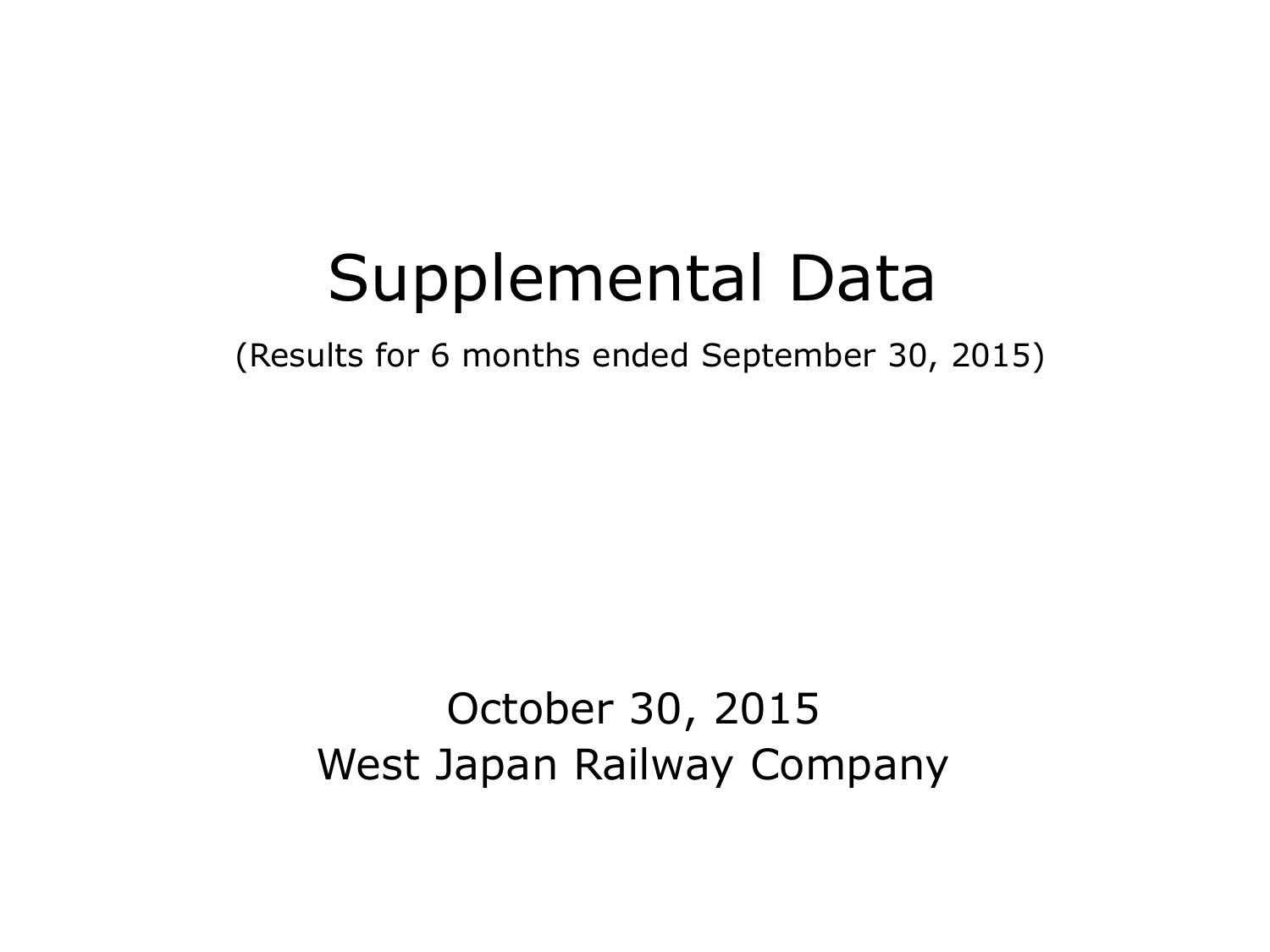1

|                                            | 6 months ended | YoY<br>6 months ended |                         | Results       | Forecasts FY2016.3 |               | YoY          |                         | <b>Difference</b><br>between the<br>forecasts |                         |
|--------------------------------------------|----------------|-----------------------|-------------------------|---------------|--------------------|---------------|--------------|-------------------------|-----------------------------------------------|-------------------------|
|                                            | Sep 30, 2014   | Sep 30, 2015          | Increase/<br>(Decrease) | $\frac{0}{0}$ | FY2015.3           | As of July 30 | As of Oct 30 | Increase/<br>(Decrease) | $\frac{0}{0}$                                 | Increase/<br>(Decrease) |
|                                            | A              | B                     | $B-A$                   | $1 - B/A$     | $\mathsf{C}$       | D             | F            | $E-C$                   | $1-E/C$                                       | $E-D$                   |
| [Consolidated]                             |                |                       |                         |               |                    |               |              |                         |                                               |                         |
| <b>Operating Revenues</b>                  | 651.5          | 709.4                 | 57.8                    | 8.9           | 1,350.3            | 1,411.5       | 1,437.0      | 86.6                    | 6.4                                           | 25.5                    |
| Operating Income                           | 82.1           | 110.5                 | 28.3                    | 34.5          | 139.7              | 162.0         | 171.5        | 31.7                    | 22.7                                          | 9.5                     |
| <b>Recurring Profit</b>                    | 72.4           | 99.7                  | 27.2                    | 37.6          | 121.9              | 143.5         | 153.0        | 31.0                    | 25.4                                          | 9.5                     |
| Profit attributable to<br>owners of parent | 54.4           | 66.0                  | 11.6                    | 21.3          | 66.7               | 90.5          | 96.0         | 29.2                    | 43.9                                          | 5.5                     |
| [Non-Consolidated]                         |                |                       |                         |               |                    |               |              |                         |                                               |                         |
| <b>Operating Revenues</b>                  | 440.7          | 478.7                 | 38.0                    | 8.6           | 890.9              | 937.5         | 949.0        | 58.0                    | 6.5                                           | 11.5                    |
| <b>Transportation Revenues</b>             | 394.8          | 427.7                 | 32.8                    | 8.3           | 797.0              | 836.0         | 847.0        | 49.9                    | 6.3                                           | 11.0                    |
| <b>Operating Expenses</b>                  | 371.5          | 388.2                 | 16.7                    | 4.5           | 778.9              | 808.0         | 814.0        | 35.0                    | 4.5                                           | 6.0                     |
| Personnel costs                            | 116.9          | 115.2                 | (1.7)                   | (1.5)         | 233.0              | 233.0         | 233.0        | (0.0)                   | (0.0)                                         |                         |
| Non personnel costs                        | 166.2          | 178.3                 | 12.0                    | 7.2           | 369.0              | 384.5         | 390.5        | 21.4                    | 5.8                                           | $6.0\,$                 |
| Energy costs                               | 22.7           | 22.7                  | 0.0                     | 0.1           | 45.3               | 47.0          | 46.5         | 1.1                     | 2.6                                           | (0.5)                   |
| Maintenance costs                          | 62.0           | 65.7                  | 3.6                     | 5.9           | 146.7              | 149.5         | 153.5        | 6.7                     | 4.6                                           | 4.0                     |
| Miscellaneous costs                        | 81.5           | 89.8                  | 8.3                     | 10.2          | 176.9              | 188.0         | 190.5        | 13.5                    | 7.7                                           | 2.5                     |
| Depreciation                               | 61.1           | 63.1                  | 1.9                     | 3.2           | 126.0              | 132.0         | 132.0        | 5.9                     | 4.7                                           |                         |
| Operating Income                           | 69.1           | 90.4                  | 21.2                    | 30.7          | 112.0              | 129.5         | 135.0        | 22.9                    | 20.5                                          | 5.5                     |
| <b>Recurring Profit</b>                    | 57.5           | 78.9                  | 21.3                    | 37.1          | 92.1               | 111.0         | 116.5        | 24.3                    | 26.5                                          | 5.5                     |
| Net Income                                 | 39.0           | 53.4                  | 14.4                    | 36.9          | 47.3               | 72.5          | 76.0         | 28.6                    | 60.4                                          | 3.5                     |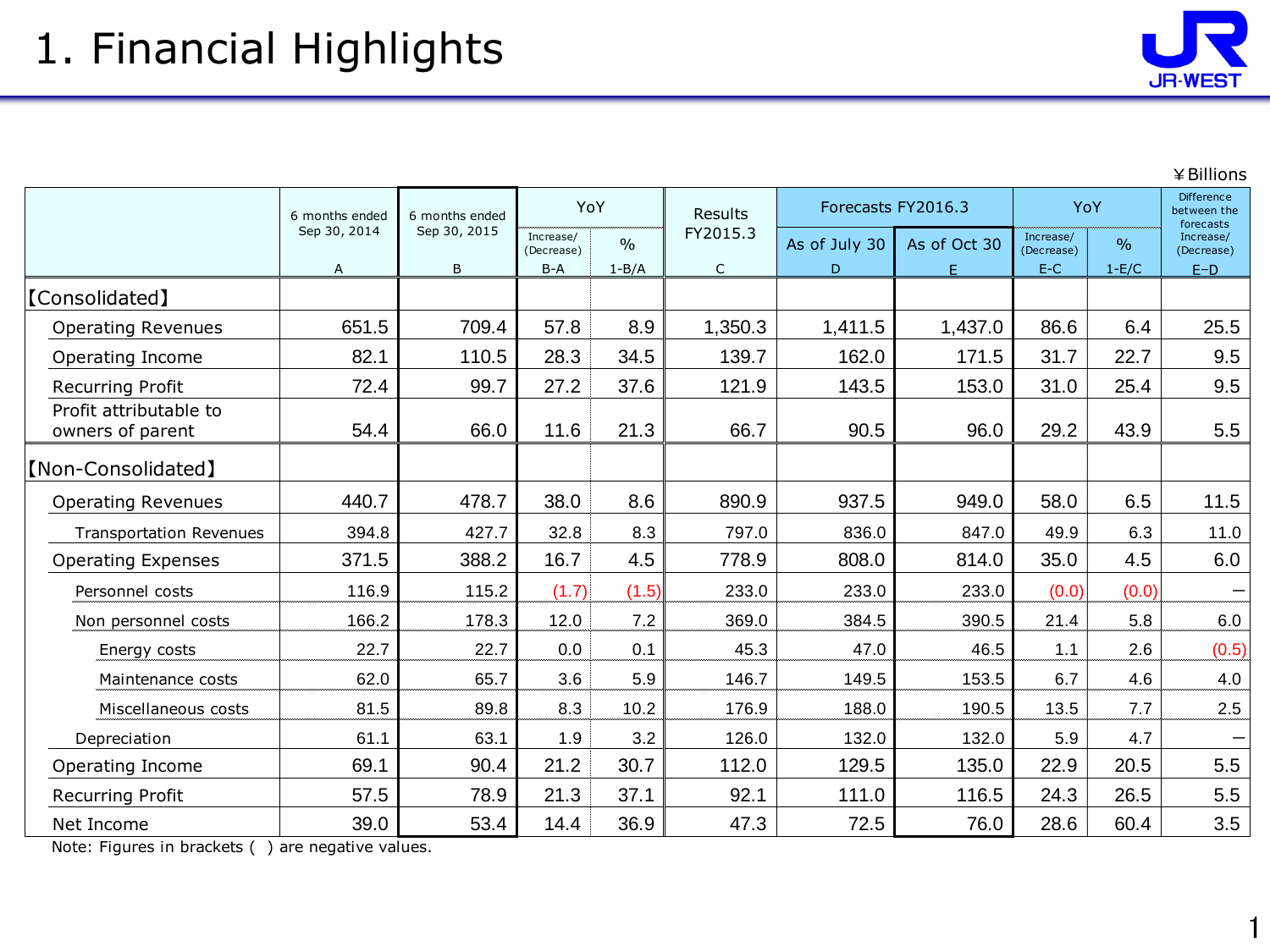## 2. Non-Consolidated Financial Results



|                                     |                |                |                         | ¥ Billions    |
|-------------------------------------|----------------|----------------|-------------------------|---------------|
|                                     | 6 months ended | 6 months ended | YoY                     |               |
|                                     | Sep 30, 2014   | Sep 30, 2015   | Increase/<br>(Decrease) | $\frac{0}{0}$ |
|                                     | A              | B              | B-A                     | $1 - B/A$     |
| <b>Operating Revenues</b>           | 440.7          | 478.7          | 38.0                    | 8.6           |
| Transportation revenues             | 394.8          | 427.7          | 32.8                    | 8.3           |
| Other                               | 45.8           | 51.0           | 5.1                     | 11.3          |
| <b>Operating Expenses</b>           | 371.5          | 388.2          | 16.7                    | 4.5           |
| Personnel costs                     | 116.9          | 115.2          | (1.7)                   | (1.5)         |
| Non personnel costs                 | 166.2          | 178.3          | 12.0                    | 7.2           |
| Energy costs                        | 22.7           | 22.7           | 0.0                     | 0.1           |
| Maintenance costs                   | 62.0           | 65.7           | 3.6                     | 5.9           |
| Miscellaneous costs                 | 81.5           | 89.8           | 8.3                     | 10.2          |
| Rental payments, etc.               | 9.2            | 13.4           | 4.2                     | 45.8          |
| <b>Taxes</b>                        | 17.8           | 18.1           | 0.2                     | 1.5           |
| Depreciation                        | 61.1           | 63.1           | 1.9                     | 3.2           |
| Operating Income                    | 69.1           | 90.4           | 21.2                    | 30.7          |
| Non-operating revenues and expenses | (11.6)         | (11.5)         | 0.0                     | (0.7)         |
| Non-operating revenues              | 1.5            | 1.4            | (0.0)                   |               |
| Non-operating expenses              | 13.1           | 13.0           | (0.1)                   |               |
| <b>Recurring Profit</b>             | 57.5           | 78.9           | 21.3                    | 37.1          |
| Extraordinary profit and loss, net  | (2.7)          | 0.7            | 3.4                     |               |
| Extraordinary profit                | 3.7            | 5.8            | 2.1                     |               |
| Extraordinary loss                  | 6.4            | 5.1            | (1.3)                   |               |
| Net Income                          | 39.0           | 53.4           | 14.4                    | 36.9          |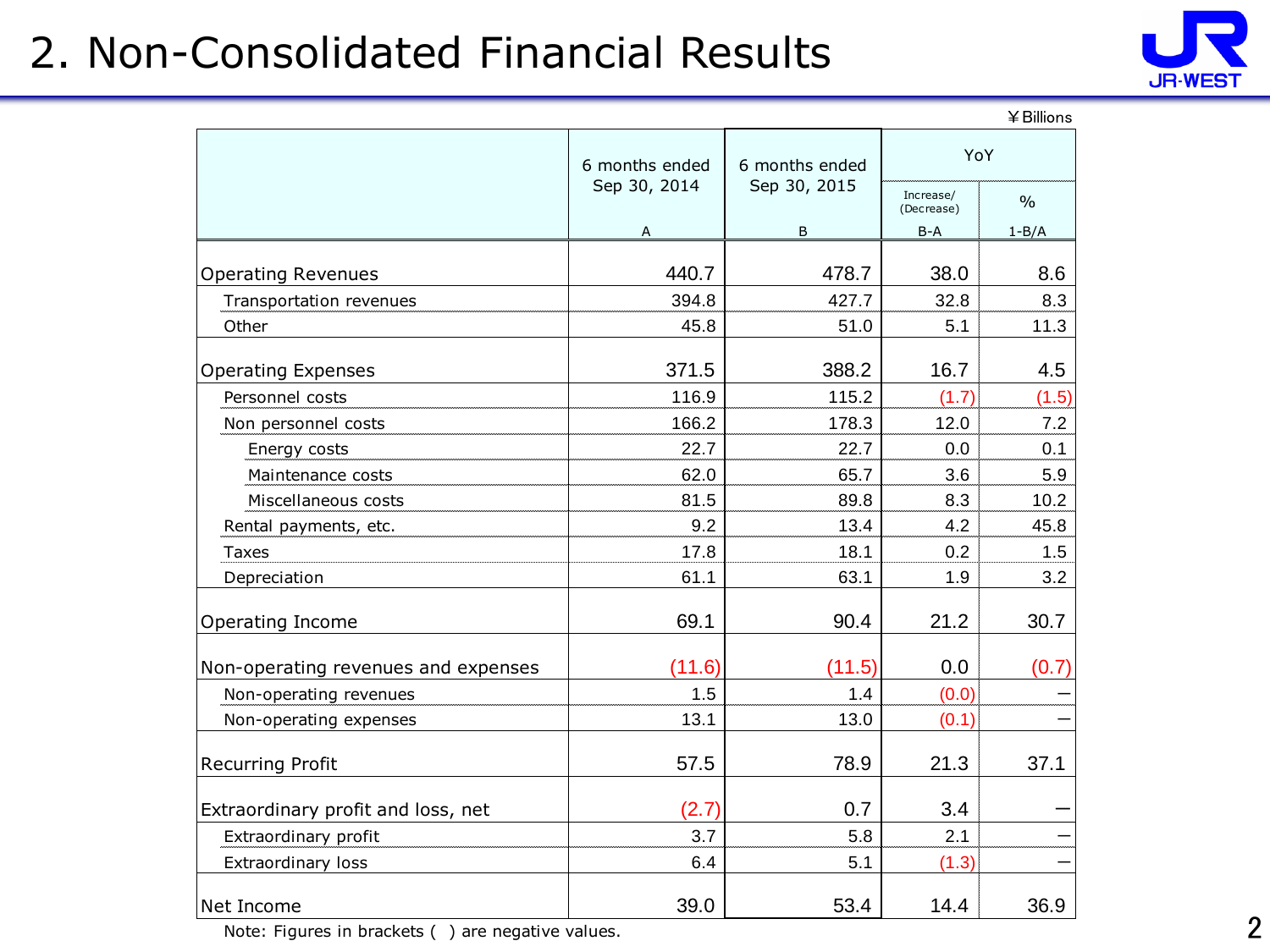#### 3. Major Factors of Increase/Decrease in Transportation Revenues



¥Billions

|  |                           |       |                            |        | Results for 6 months ended Sep 30, 2015            |         |  |
|--|---------------------------|-------|----------------------------|--------|----------------------------------------------------|---------|--|
|  | Transportation            |       | YoY<br>Increase/(Decrease) |        | Major factors                                      |         |  |
|  | revenues                  |       | $\%$<br>Amount             |        | Amount                                             |         |  |
|  |                           |       |                            |        | Fundamentals 4.0%                                  | 7.3     |  |
|  |                           |       |                            |        | Special factors                                    |         |  |
|  |                           |       |                            |        | Hokuriku Shinkansen                                | 24.0    |  |
|  |                           |       |                            |        | Silver Week (a five-day holiday in September)      | 2.3     |  |
|  | Shinkansen                | 220.5 | 35.9                       | 19.5   | Golden Week                                        | <br>0.8 |  |
|  |                           |       |                            |        | The mid-summer Obon holidays                       | 0.5     |  |
|  |                           |       |                            |        | Inbound demand                                     | 0.1     |  |
|  |                           |       |                            |        | Seniors demand                                     | 0.1     |  |
|  |                           |       |                            |        | etc.                                               |         |  |
|  | Kansai Urban Area         |       | 3.8                        | 2.6    | Fundamentals 1.2%                                  | 1.7     |  |
|  |                           | 151.9 |                            |        | Special factors                                    |         |  |
|  |                           |       |                            |        | Inbound demand                                     | 0.7     |  |
|  | (Kyoto-Osaka-             |       |                            |        | The mid-summer Obon holidays                       | 0.5     |  |
|  | Kobe Area)                |       |                            |        | Golden Week                                        | 0.4     |  |
|  |                           |       |                            |        | Silver Week (a five-day holiday in September)      | 0.2     |  |
|  |                           |       |                            |        | etc.                                               |         |  |
|  |                           |       |                            |        | Fundamentals 0.8%                                  | 0.4     |  |
|  |                           |       |                            |        | Special factors                                    |         |  |
|  |                           |       |                            |        | Separation of management of the conventional lines |         |  |
|  | Other                     | 55.1  | (7.0)                      | (11.3) | between Kanazawa and Naoetsu                       | (8.7)   |  |
|  | lines                     |       |                            |        | parallel to Hokuriku Shinkansen                    |         |  |
|  |                           |       |                            |        | Silver Week (a five-day holiday in September)      | 0.3     |  |
|  |                           |       |                            |        | The mid-summer Obon holidays                       | 0.3     |  |
|  |                           |       |                            |        | etc.                                               |         |  |
|  | <b>Conventional lines</b> | 207.1 | (3.1)                      | (1.5)  |                                                    |         |  |
|  | Total                     | 427.7 | 32.8                       | 8.3    |                                                    |         |  |

Note: Revenues from luggage transportation are omitted due to the small amount. Figures in brackets( ) are negative values.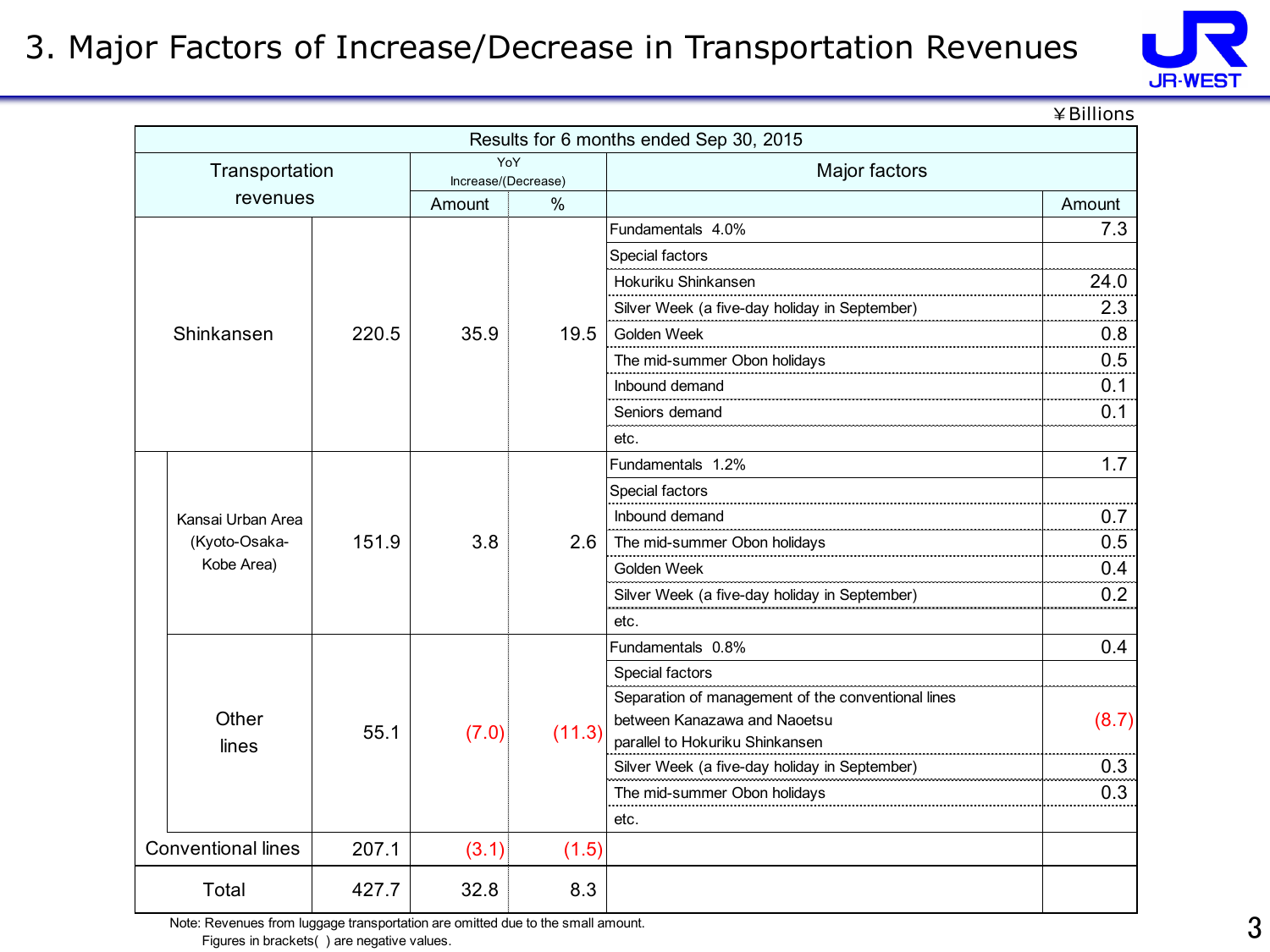

|                                                | <b>Transportation Revenues</b><br>Passenger-Kilometers |                                                        |                  |          |                                    |                    |          |                                                        |                    |          |                                    |                     |  |
|------------------------------------------------|--------------------------------------------------------|--------------------------------------------------------|------------------|----------|------------------------------------|--------------------|----------|--------------------------------------------------------|--------------------|----------|------------------------------------|---------------------|--|
| ¥ Billions<br>Millions of passenger-kilometers |                                                        |                                                        |                  |          |                                    |                    |          |                                                        |                    |          |                                    |                     |  |
|                                                |                                                        | Results for 6 months ended Sep 30<br>$(4/1 \sim 9/30)$ |                  |          | 3 months (2Q)<br>$(7/1 \sim 9/30)$ |                    |          | Results for 6 months ended Sep 30<br>$(4/1 \sim 9/30)$ |                    |          | 3 months (2Q)<br>$(7/1 \sim 9/30)$ |                     |  |
|                                                | FY2015.3                                               | FY2016.3                                               | YoY              | FY2015.3 | FY2016.3                           | YoY                | FY2015.3 | FY2016.3                                               | YoY                | FY2015.3 | FY2016.3                           | YoY                 |  |
| Total                                          | 394.8                                                  | 427.7                                                  | 32.8<br>8.3%     | 204.0    | 221.8                              | 17.8<br>8.8%       | 28,027   | 29,526                                                 | 1,499<br>5.3%      | 14,343   | 15,149                             | 805<br>5.6%         |  |
| Shinkansen                                     | 184.6                                                  | 220.5                                                  | 35.9<br>19.5%    | 96.2     | 116.2                              | 19.9<br>20.8%      | 8,885    | 10,256                                                 | 1,371<br>15.4%     | 4,680    | 5,439                              | 758<br>16.2%        |  |
| <b>Commuter Passes</b>                         | 4.6                                                    | 5.0                                                    | 0.4<br>9.2%      | 2.2      | 2.5                                | 0.2<br>11.0%       | 371      | 409                                                    | 37<br>10.1%        | 191      | 202                                | 10<br>5.5%          |  |
| Non-Commuter Passes                            | 179.9                                                  | 215.4                                                  | 35.5<br>19.7%    | 93.9     | 113.7                              | 19.7<br>21.0%      | 8,513    | 9,846                                                  | 1,333<br>15.7%     | 4,488    | 5,236                              | 748<br>16.7%        |  |
| <b>Conventional Lines</b>                      | 210.2                                                  | 207.1                                                  | (3.1)<br>(1.5%   | 107.7    | 105.6                              | (2.1)<br>$(2.0\%)$ | 19,142   | 19,270                                                 | 128<br>0.7%        | 9,663    | 9,709                              | 46<br>0.5%          |  |
| <b>Commuter Passes</b>                         | 72.4                                                   | 71.7                                                   | (0.7)<br>(1.0%   | 35.9     | 35.6                               | (0.3)<br>(0.8%)    | 11,551   | 11,746                                                 | 195<br>1.7%        | 5,643    | 5,759                              | 116<br>2.1%         |  |
| Non-Commuter Passes                            | 137.8                                                  | 135.4                                                  | (2.4)<br>(1.8%   | 71.7     | 69.9                               | (1.8)<br>(2.6%)    | 7,590    | 7,523                                                  | (66)<br>(0.9%      | 4,020    | 3,950                              | (69)<br>(1.7%)      |  |
| Kansai Urban Area<br>(Kyoto-Osaka-Kobe Area)   | 148.0                                                  | 151.9                                                  | 3.8<br>2.6%      | 74.9     | 76.6                               | 1.7<br>2.3%        | 14,519   | 15,017                                                 | 497<br>3.4%        | 7,268    | 7,513                              | 244<br>3.4%         |  |
| <b>Commuter Passes</b>                         | 58.4                                                   | 58.7                                                   | 0.2<br>0.4%      | 29.1     | 29.2                               | 0.0<br>0.3%        | 9,360    | 9,625                                                  | 265<br>2.8%        | 4,587    | 4,726                              | 138<br>3.0%         |  |
| Non-Commuter Passes                            | 89.6                                                   | 93.2                                                   | 3.6<br>4.1%      | 45.7     | 47.4                               | 1.6<br>3.6%        | 5,159    | 5,391                                                  | 232<br>4.5%        | 2,681    | 2,786                              | 105<br>3.9%         |  |
| <b>Other Lines</b>                             | 62.1                                                   | 55.1                                                   | (7.0)<br>(11.3%) | 32.8     | 28.9                               | (3.8)<br>(11.8%)   | 4,622    | 4,252                                                  | (369)<br>$(8.0\%)$ | 2,394    | 2,196                              | (197)<br>(8.3%)     |  |
| <b>Commuter Passes</b>                         | 13.9                                                   | 13.0                                                   | (0.9)<br>(6.8%   | 6.8      | 6.4                                | (0.3)<br>(5.5%)    | 2,191    | 2,120                                                  | (70)<br>(3.2%)     | 1,055    | 1,033                              | (22)<br>(2.1%)      |  |
| Non-Commuter Passes                            | 48.2                                                   | 42.1                                                   | (6.0)<br>(12.6%) | 25.9     | 22.4                               | (3.4)<br>(13.4%)   | 2,431    | 2,132                                                  | (299)<br>(12.3%)   | 1,338    | 1,163                              | (175)<br>$(13.1\%)$ |  |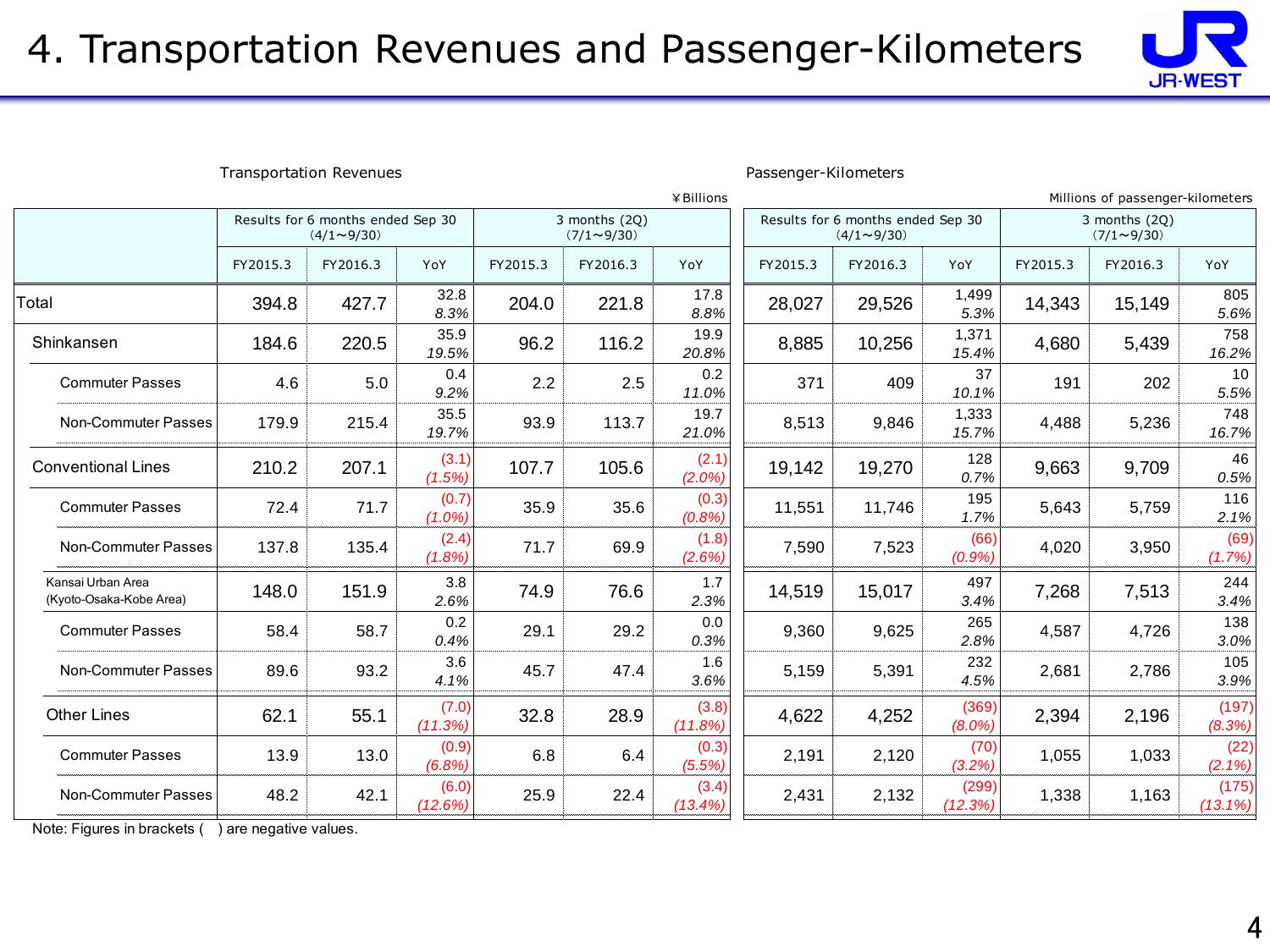5. Major Factors of Increase/Decrease in Operating Expenses (Non-consolidated)



¥Billions

|                                  |       |                                        | Results for 6 months ended Sep 30, 2015 |                                                                                                                                    |
|----------------------------------|-------|----------------------------------------|-----------------------------------------|------------------------------------------------------------------------------------------------------------------------------------|
| Item                             |       | YoY<br>Increase/<br>$\%$<br>(Decrease) |                                         |                                                                                                                                    |
|                                  |       |                                        |                                         | Major factors                                                                                                                      |
| Personnel costs                  | 115.2 | (1.7)                                  | (1.5)                                   | Decrease in retirement allowance (0.5), etc.                                                                                       |
| Energy costs                     | 22.7  | 0.0                                    | 0.1                                     |                                                                                                                                    |
| Maintenance<br>costs             | 65.7  | 3.6                                    | 5.9                                     | $\cdot$ Increase in removal costs +1.3<br>Increase in maintenance costs for structures +0.9, etc.                                  |
| <b>Miscellaneous</b><br>costs    | 89.8  | 8.3                                    | 10.2                                    | · Increase in payments for other JR companies +3.4<br>Increase in advertising expenses +1.1<br>Increase in sales charge +0.7, etc. |
| Rental Payments,<br>etc          | 13.4  | 4.2                                    | 45.8                                    | · Hokuriku Shinkansen                                                                                                              |
| <b>Taxes</b>                     | 18.1  | 0.2                                    | 1.5                                     |                                                                                                                                    |
| Depreciation and<br>amortization | 63.1  | 1.9                                    | 3.2                                     | Depreciation of Hokuriku Shinkansen rolling stock, etc.                                                                            |
| Total                            | 388.2 | 16.7                                   | 4.5                                     |                                                                                                                                    |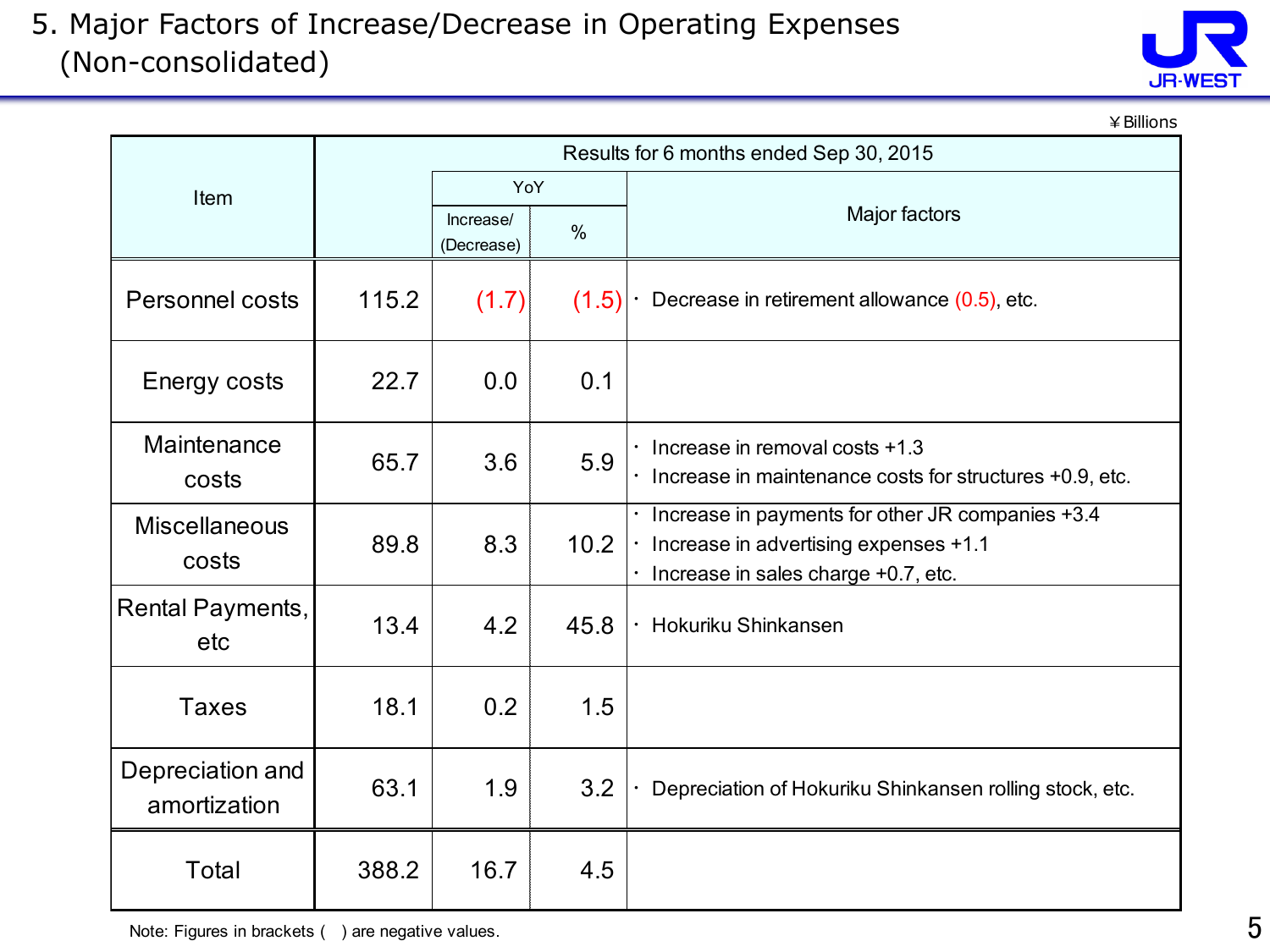## 6. Consolidated Financial Results



|                                         | 6 months ended    | 6 months ended    | YoY                            |                            |  |
|-----------------------------------------|-------------------|-------------------|--------------------------------|----------------------------|--|
|                                         | Sep 30, 2014<br>А | Sep 30, 2015<br>B | Increase/<br>(Decrease)<br>B-A | $\frac{0}{0}$<br>$1 - B/A$ |  |
|                                         |                   |                   |                                |                            |  |
| <b>Operating Revenues</b>               | 651.5             | 709.4             | 57.8                           | 8.9                        |  |
| <b>Operating Expenses</b>               | 569.3             | 598.8             | 29.4                           | 5.2                        |  |
| Operating Income                        | 82.1              | 110.5             | 28.3                           | 34.5                       |  |
| Non-operating revenues and expenses     | (9.7)             | (10.8)            | (1.1)                          | 11.5                       |  |
| Non-operating revenues                  | 3.7               | 2.3               | (1.3)                          |                            |  |
| Non-operating expenses                  | 13.4              | 13.1              | (0.2)                          |                            |  |
| <b>Recurring Profit</b>                 | 72.4              | 99.7              | 27.2                           | 37.6                       |  |
| Extraordinary profit and loss, net      | 3.1               | 0.5               | (2.6)                          |                            |  |
| Extraordinary profit                    | 10.9              | 6.6               | (4.2)                          |                            |  |
| <b>Extraordinary loss</b>               | 7.7               | 6.1               | (1.6)                          |                            |  |
| Profit attributable to owners of parent | 54.4              | 66.0              | 11.6                           | 21.3                       |  |
| Comprehensive Income                    | 55.5              | 67.6              | 12.0                           | 21.7                       |  |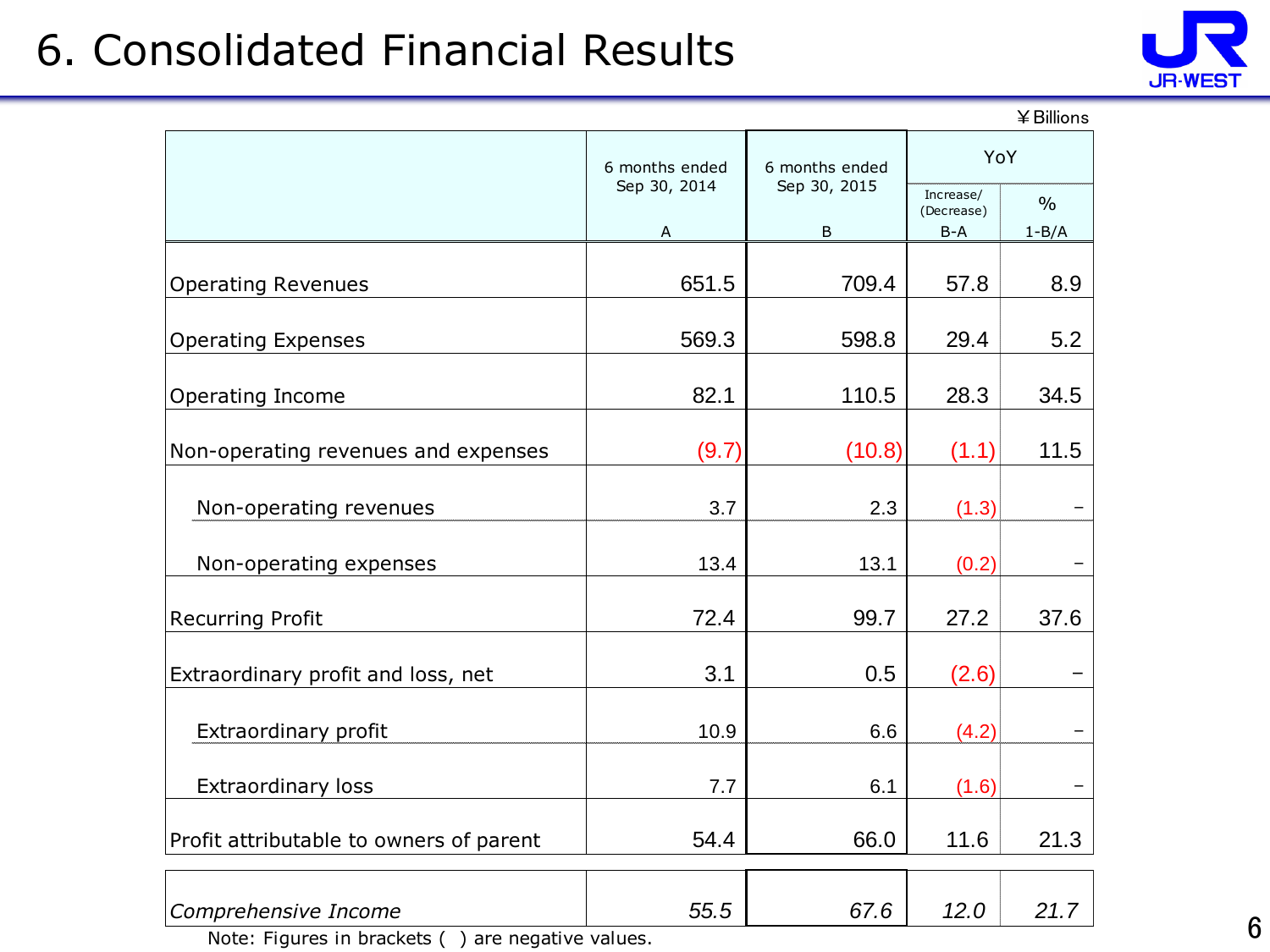## 7. Consolidated Financial Results (Segment Information)



 $\ddot{\bullet}$   $\ddot{\bullet}$   $\ddot{\bullet}$   $\ddot{\bullet}$ 

|                                          |                |                |                                                                        | 羊 Billions    |
|------------------------------------------|----------------|----------------|------------------------------------------------------------------------|---------------|
|                                          | 6 months ended | 6 months ended | YoY                                                                    |               |
|                                          | Sep 30, 2014   | Sep 30, 2015   | Increase/<br>(Decrease)                                                | $\frac{0}{0}$ |
|                                          | $\overline{A}$ | B              | B-A                                                                    | $1 - B/A$     |
| Operating Revenues $*^1$                 | 651.5          | 709.4          | 57.8                                                                   | 8.9           |
| Transportation                           | 429.3          | 466.1          | 36.8                                                                   | 8.6           |
| Retail                                   | 111.3          | 114.2          | 2.9                                                                    | 2.7           |
| Sales of goods and food services         | 65.9           | 72.2           | 6.2                                                                    | 9.5           |
| Department Stores                        | 41.1           | 38.0           | (3.0)                                                                  | (7.5)         |
| Real estate                              | 42.9           | 53.3           | 10.4                                                                   | 24.3          |
| Shopping center                          | 24.9           | 28.3           | 3.4                                                                    | 13.7          |
| Real estate lease and sale* <sup>3</sup> | 17.1           | 24.1           | 6.9                                                                    | 40.9          |
|                                          | [2.7]          | [9.4]          | 6.6<br>7.6<br>1.0<br>(0.7)<br>28.3<br>21.1<br>1.1<br>0.2<br>0.9<br>3.6 | 247.5         |
| Other businesses                         | 68.0           | 75.6           |                                                                        | 11.2          |
| Hotel                                    | 16.7           | 17.7           |                                                                        | 6.0           |
| Nippon Travel Agency                     | 19.5           | 18.8           |                                                                        | (3.6)         |
| Operating Income* <sup>2</sup>           | 82.1           | 110.5          |                                                                        | 34.5          |
| Transportation                           | 63.1           | 84.2           |                                                                        | 33.5          |
| Retail                                   | 1.9            | 3.0            |                                                                        | 59.4          |
| Sales of goods and food services         | 2.7            | 2.9            |                                                                        | 10.0          |
| Department stores                        | (0.9)          | (0.0)          |                                                                        |               |
| Real estate                              | 14.0           | 17.6           |                                                                        | 26.0          |
| Shopping center                          | 3.8            | 4.7            | 0.9                                                                    | 24.7          |
| Real estate lease and sale               | 5.0            | 7.3            | 2.2                                                                    | 45.8          |
| Other businesses                         | 2.2            | 5.0            | 2.7                                                                    | 122.1         |
| Hotel                                    | 0.8            | 1.3            | 0.5                                                                    | 66.1          |
| Nippon Travel Agency                     | (0.2)          | (0.4)          | (0.1)                                                                  |               |

Note: Figures in brackets ( ) are negative values.

 $*$ <sup>1</sup> Operating revenues are the revenues from third parties ( = customers).

The breakdowns of operating revenues by each segment are the sums of revenues of major subsidiaries.

\*<sup>2</sup> The breakdowns of operating income by each segment are the sums of incomes of major subsidiaries before eliminating internal transactions.

\*<sup>3</sup> Figures in brackets [ ] are the sales of condominiums. (Revenues from third parties) (Included in Real estate lease and sale)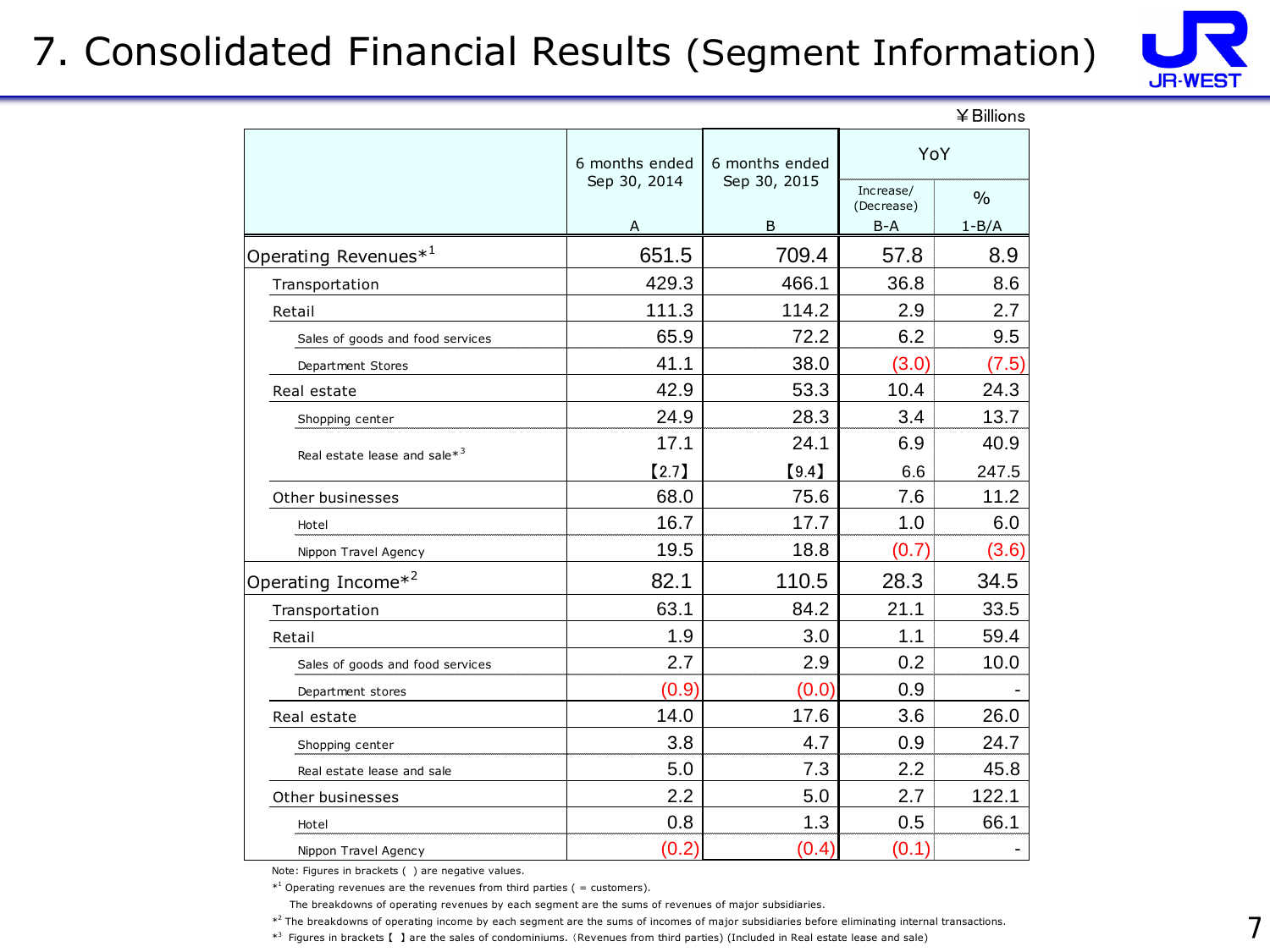#### 8. Consolidated Financial Situation and Statements of Cash Flows



|                                        |                         |                       | ¥ Billions                            |
|----------------------------------------|-------------------------|-----------------------|---------------------------------------|
|                                        | As of March 31,<br>2015 | As of Sep 30,<br>2015 | Difference<br>increase/<br>(decrease) |
|                                        | A                       | B                     | B-A                                   |
| Assets                                 | 2,786.4                 | 2,779.6               | (6.8)                                 |
| Liabilities                            | 1,939.7                 | 1,877.7               | (62.0)                                |
| Net assets                             | 846.7                   | 901.9                 | 55.2                                  |
| Balance of Long-term Debt and Payables | 1,004.2                 | 1,020.6               | 16.4                                  |
| [Average interest rate $(\% )$ ]       | [2.40]                  | [2.33]                | $(0.07)$ ]                            |
| Shinkansen Purchase Liability          | 167.6                   | 152.5                 | (15.1)                                |
| [Average interest rate $(\% )$ ]       | [6.05]                  | [6.14]                | [0.09]                                |
| <b>Bonds</b>                           | 479.9                   | 494.9                 | 15.0                                  |
| [Average interest rate $(\% )$ ]       | [2.08]                  | [2.05]                | $(0.03)$ ]                            |
| Equity ratio $(% )$                    | 28.8                    | 30.8                  | 2.0                                   |
| Net assets per share $(*)$             | 4,138.65                | 4,417.99              | 279.34                                |

|                                                    | 6 months ended<br>Sep 30, 2014 | 6 months ended<br>Sep 30,2015 | YoY<br>increase/<br>(decrease) |
|----------------------------------------------------|--------------------------------|-------------------------------|--------------------------------|
|                                                    | $\mathsf{A}$                   | B                             | B-A                            |
| Cash flows from operating activities               | 61.7                           | 88.2                          | 26.4                           |
| Cash flows from investing activities               | (77.9)                         | (76.6)                        | 1.3                            |
| Free cash flows                                    | (16.1)                         | 11.6                          | 27.7                           |
| Cash flows from financing activities               | (10.1)                         | 3.2                           | 13.3                           |
| Change in cash and cash equivalents, net           | (26.3)                         | 14.8                          | 41.1                           |
| Cash and cash equivalents at the end of the period | 46.6                           | 100.1                         | 53.5                           |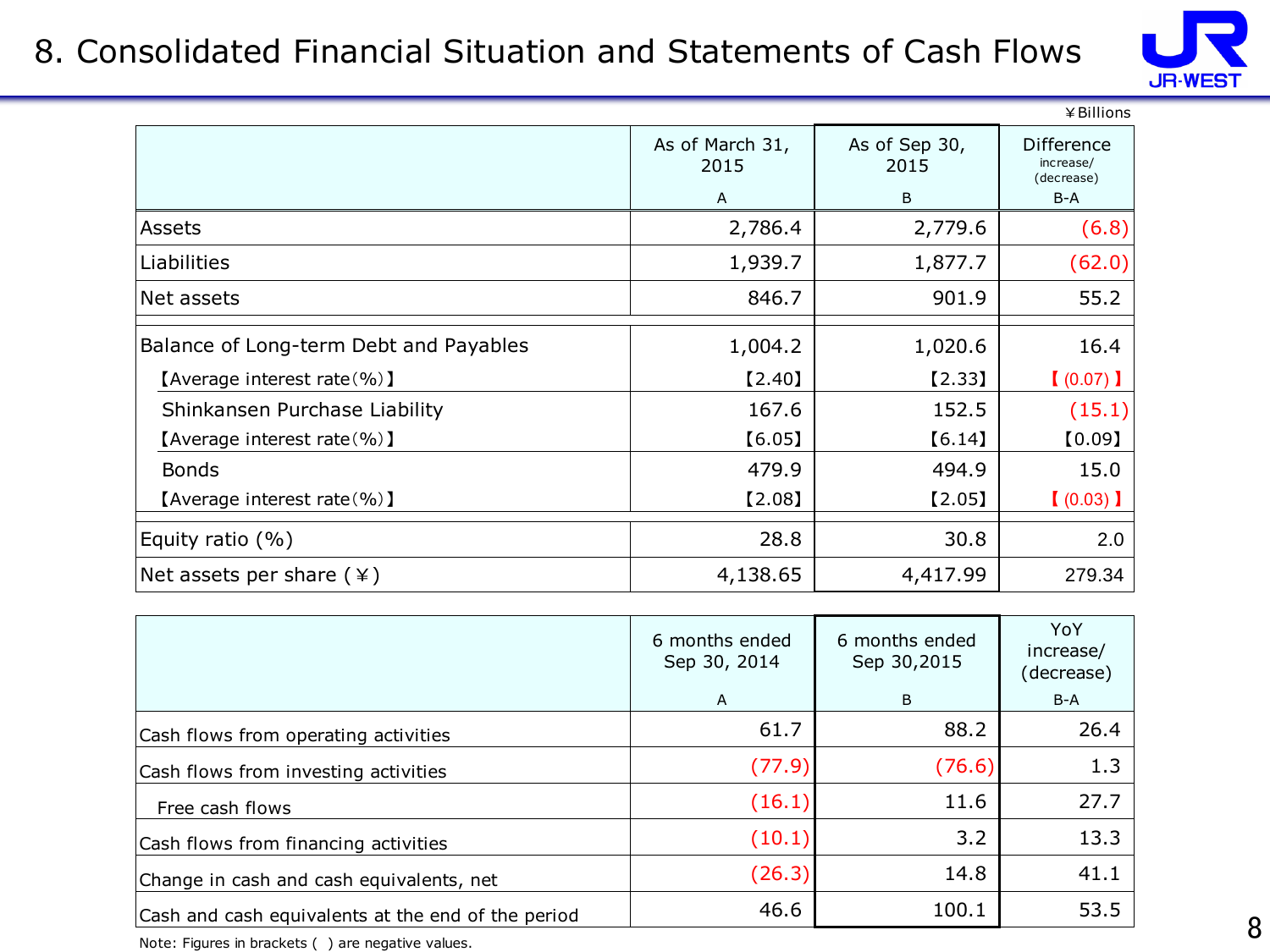## 9. Non-Consolidated Financial Forecasts



|                                     |          |                    |              |                         |         | ¥ Billions                                    |
|-------------------------------------|----------|--------------------|--------------|-------------------------|---------|-----------------------------------------------|
|                                     | Results  | Forecasts FY2016.3 |              |                         | YoY     | <b>Difference</b><br>between the<br>forecasts |
|                                     | FY2015.3 | As of July 30      | As of Oct 30 | Increase/<br>(Decrease) | $\%$    | Increase/<br>(Decrease)                       |
|                                     | A        | B                  | $\mathsf{C}$ | $C - A$                 | $1-C/A$ | $C - B$                                       |
| <b>Operating Revenues</b>           | 890.9    | 937.5              | 949.0        | 58.0                    | 6.5     | 11.5                                          |
| Transportation revenues             | 797.0    | 836.0              | 847.0        | 49.9                    | 6.3     | 11.0                                          |
| Other                               | 93.9     | 101.5              | 102.0        | 8.0                     | 8.6     | 0.5                                           |
| <b>Operating Expenses</b>           | 778.9    | 808.0              | 814.0        | 35.0                    | 4.5     | 6.0                                           |
| Personnel costs                     | 233.0    | 233.0              | 233.0        | (0.0)                   | (0.0)   |                                               |
| Non personnel costs                 | 369.0    | 384.5              | 390.5        | 21.4                    | 5.8     | 6.0                                           |
| Energy costs                        | 45.3     | 47.0               | 46.5         | 1.1                     | 2.6     | (0.5)                                         |
| Maintenance costs                   | 146.7    | 149.5              | 153.5        | 6.7                     | 4.6     | 4.0                                           |
| Miscellaneous costs                 | 176.9    | 188.0              | 190.5        | 13.5                    | 7.7     | 2.5                                           |
| Rental payments, etc.               | 18.7     | 26.5               | 26.5         | 7.7                     | 41.1    |                                               |
| <b>Taxes</b>                        | 32.0     | 32.0               | 32.0         | (0.0)                   | (0.0)   |                                               |
| Depreciation                        | 126.0    | 132.0              | 132.0        | 5.9                     | 4.7     |                                               |
| Operating Income                    | 112.0    | 129.5              | 135.0        | 22.9                    | 20.5    | 5.5                                           |
| Non-operating revenues and expenses | (19.8)   | (18.5)             | (18.5)       | 1.3                     | (7.0)   |                                               |
| Non-operating revenues              | 6.5      | 6.6                | 6.6          | 0.0                     |         |                                               |
| Non-operating expenses              | 26.4     | 25.1               | 25.1         | (1.3)                   |         |                                               |
| <b>Recurring Profit</b>             | 92.1     | 111.0              | 116.5        | 24.3                    | 26.5    | 5.5                                           |
| Extraordinary profit and loss, net  | (4.5)    | (3.0)              | (3.0)        | 1.5                     |         |                                               |
| Extraordinary profit                | 60.6     | -                  |              |                         |         |                                               |
| Extraordinary loss                  | 65.1     |                    |              |                         |         |                                               |
| Net Income                          | 47.3     | 72.5               | 76.0         | 28.6                    | 60.4    | 3.5                                           |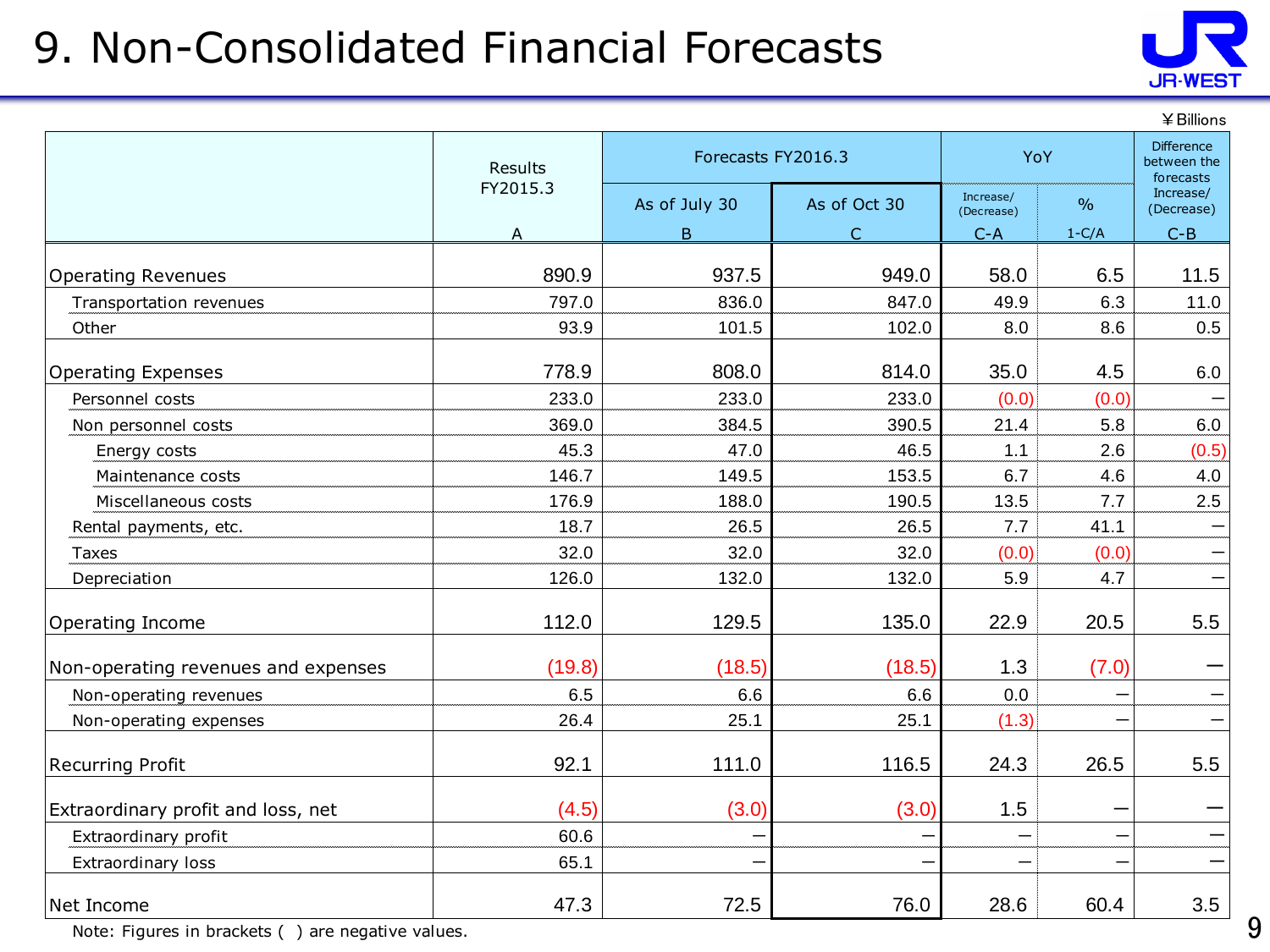

|                                | <b>Results</b> |               | Forecasts FY2016.3 | YoY                     | <b>Difference</b><br>between the<br>forecasts |                         |
|--------------------------------|----------------|---------------|--------------------|-------------------------|-----------------------------------------------|-------------------------|
|                                | FY2015.3       | As of July 30 | As of Oct 30       | Increase/<br>(Decrease) | %                                             | Increase/<br>(Decrease) |
|                                | A              | B             |                    | $C-A$                   | $1-C/A$                                       | $C - B$                 |
|                                |                |               |                    |                         |                                               |                         |
| Shinkansen                     | 375.9          | 424.9         | 434.6              | 58.7                    | 15.6                                          | 9.7                     |
| Kansai Urban Area              |                |               |                    |                         |                                               |                         |
| (Kyoto-Osaka-Kobe Area)        | 296.2          | 300.7         | 301.9              | 5.6                     | 1.9                                           | 1.2                     |
| <b>Other lines</b>             |                | 110.3         |                    |                         |                                               | 0.0                     |
|                                | 124.8          |               | 110.4              | (14.4)                  | (11.5)                                        |                         |
| <b>Conventional lines</b>      | 421.0          | 411.0         | 412.3              | (8.7)                   | (2.1)                                         | 1.2                     |
|                                | 797.0          | 836.0         | 847.0              | 49.9                    | 6.3                                           | 11.0                    |
| <b>Transportation revenues</b> |                |               |                    |                         |                                               |                         |

Note: Revenues from luggage transportation are omitted due to the small amount.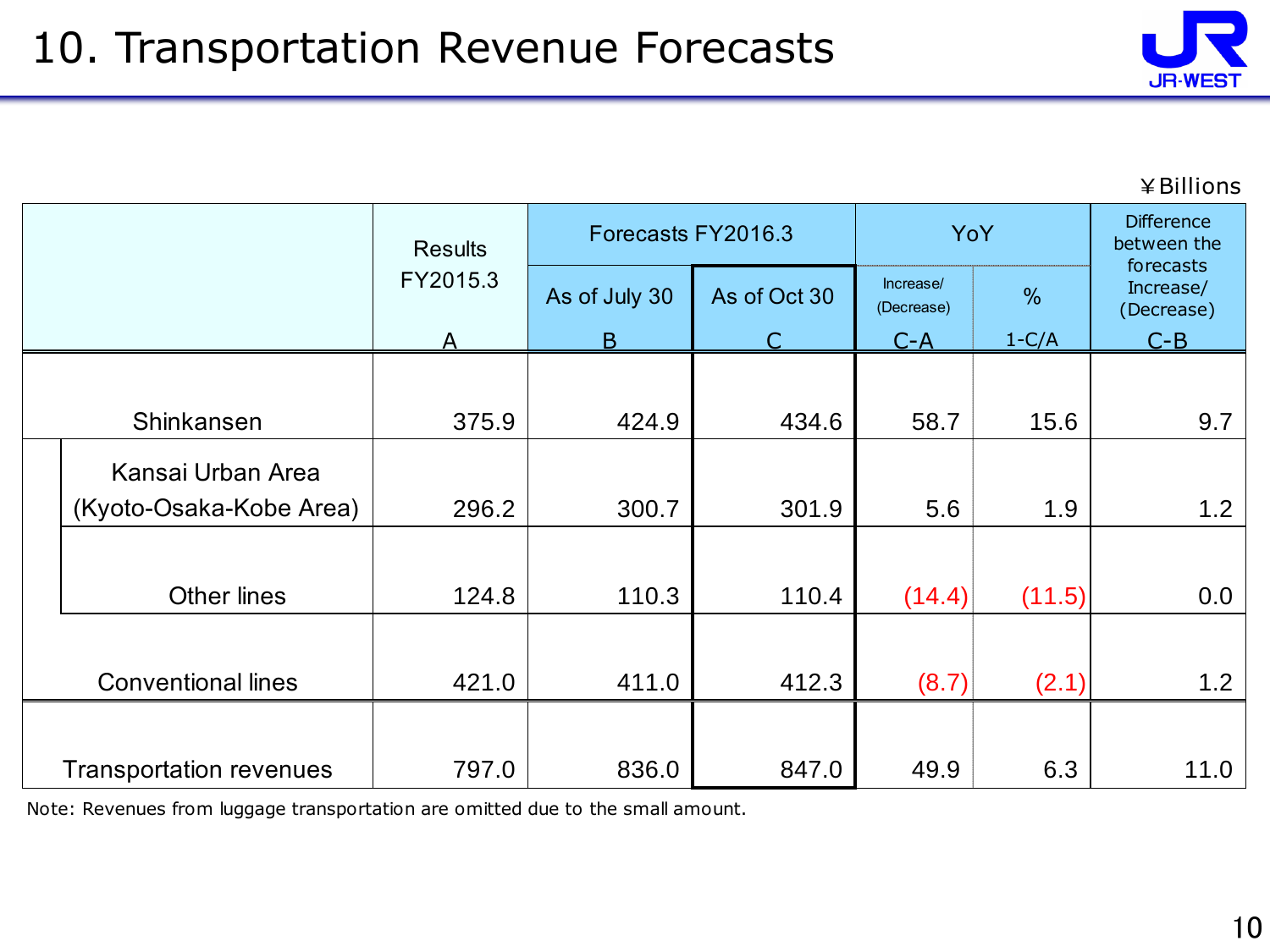

|                                  | Forecasts FY2016.3                       |       |                     |                                                                                                                                                            |                     |  |  |  |
|----------------------------------|------------------------------------------|-------|---------------------|------------------------------------------------------------------------------------------------------------------------------------------------------------|---------------------|--|--|--|
| Item                             |                                          | YoY   |                     |                                                                                                                                                            | Difference from the |  |  |  |
|                                  | Increase/<br>$\frac{0}{0}$<br>(Decrease) |       | Major factors (YoY) | previous forecast<br>Increase/(Decrease)                                                                                                                   |                     |  |  |  |
| Personnel costs                  | 233.0                                    | (0.0) | (0.0)               |                                                                                                                                                            |                     |  |  |  |
| Energy costs                     | 46.5                                     | 1.1   | 2.6                 | Rise in fuel costs and renewable energy power promotion surcharge, etc.                                                                                    | (0.5)               |  |  |  |
| Maintenance<br>costs             | 153.5                                    | 6.7   | 4.6                 | Increase in maintenance costs for structures, etc.                                                                                                         | 4.0                 |  |  |  |
| <b>Miscellaneous</b><br>costs    | 190.5                                    | 13.5  | 7.7                 | Increase in payments for other JR companies<br>Increase in advertising expenses<br>Rise in fuel costs and renewable energy power promotion surcharge, etc. | 2.5                 |  |  |  |
| Rental Payments,<br>etc          | 26.5                                     | 7.7   | 41.1                | Hokuriku Shinkansen                                                                                                                                        |                     |  |  |  |
| Taxes                            | 32.0                                     | (0.0) | (0.0)               |                                                                                                                                                            |                     |  |  |  |
| Depreciation and<br>amortization | 132.0                                    | 5.9   | 4.7                 | Depreciation of Hokuriku Shinkansen rolling stock, etc.                                                                                                    |                     |  |  |  |
| Total                            | 814.0                                    | 35.0  | 4.5                 |                                                                                                                                                            | 6.0                 |  |  |  |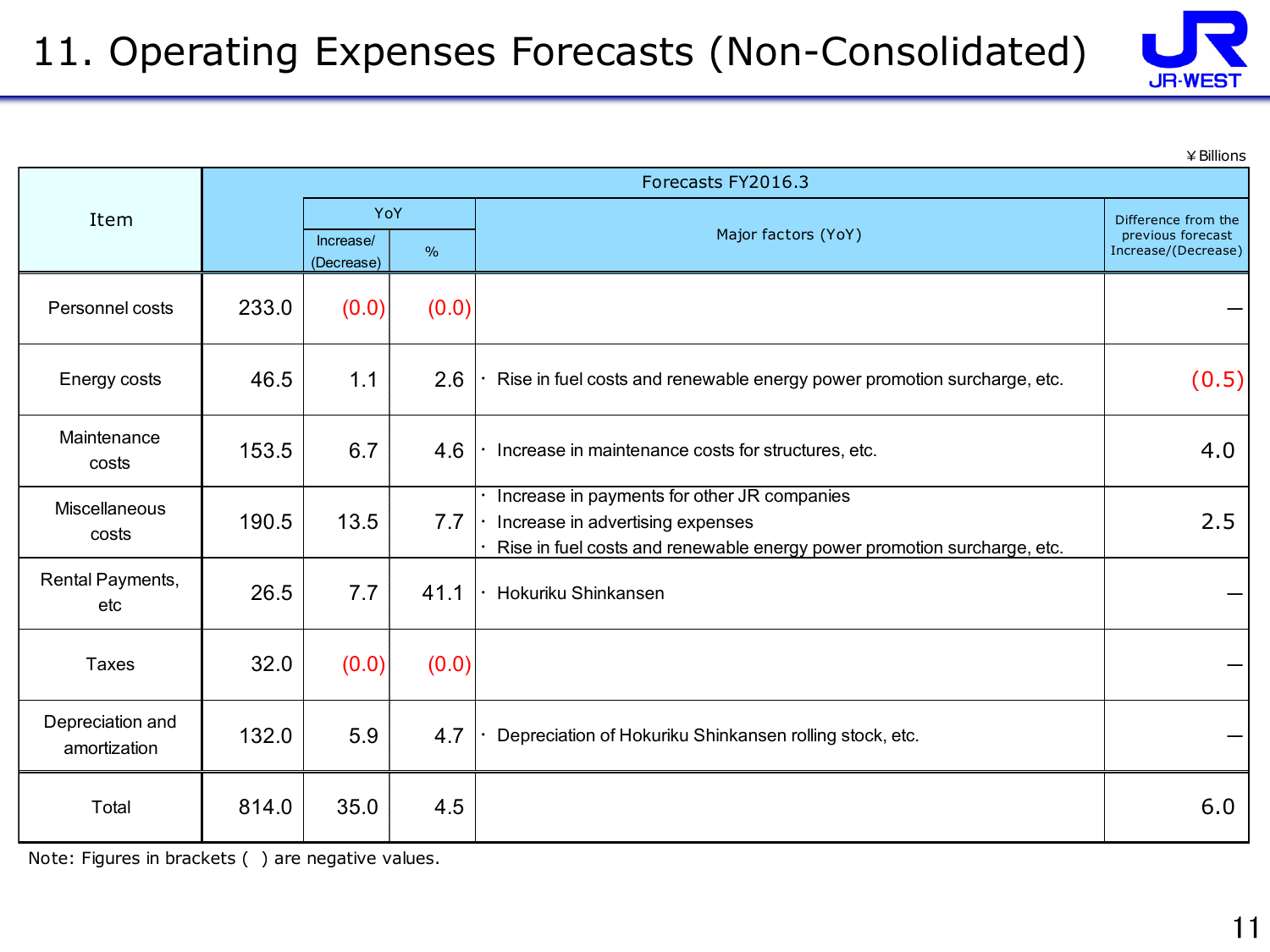## 12. Consolidated Financial Forecasts



¥Billions

|                                         | <b>Results</b> | Forecasts FY2016.3  | YoY                       |                         | Difference<br>between the<br>forecasts |                                    |
|-----------------------------------------|----------------|---------------------|---------------------------|-------------------------|----------------------------------------|------------------------------------|
|                                         | FY2015.3<br>A  | As of July 30<br>B. | As of Oct 30<br>$\subset$ | Increase/<br>(Decrease) | $\frac{0}{0}$<br>$1-C/A$               | Increase/<br>(Decrease)<br>$C - B$ |
|                                         |                |                     |                           | $C-A$                   |                                        |                                    |
| <b>Operating Revenues</b>               | 1,350.3        | 1,411.5             | 1,437.0                   | 86.6                    | 6.4                                    | 25.5                               |
| <b>Operating Expenses</b>               | 1,210.5        | 1,249.5             | 1,265.5                   | 54.9                    | 4.5                                    | 16.0                               |
| Operating Income                        | 139.7          | 162.0               | 171.5                     | 31.7                    | 22.7                                   | 9.5                                |
|                                         |                |                     |                           |                         |                                        |                                    |
| Non-operating revenues and expenses     | (17.7)         | (18.5)              | (18.5)                    | (0.7)                   | 4.1                                    |                                    |
|                                         |                |                     |                           |                         |                                        |                                    |
| Non-operating revenues                  | 9.0            | 7.6                 | 7.6                       | (1.4)                   | $\qquad \qquad -$                      | $\qquad \qquad -$                  |
| Non-operating expenses                  | 26.8           | 26.1                | 26.1                      | (0.7)                   | $\overline{\phantom{m}}$               | $\qquad \qquad -$                  |
| <b>Recurring Profit</b>                 | 121.9          | 143.5               | 153.0                     | 31.0                    | 25.4                                   | 9.5                                |
|                                         |                |                     |                           |                         |                                        |                                    |
| Extraordinary profit and loss, net      | 0.7            | (5.5)               | (5.5)                     | (6.2)                   | $\qquad \qquad -$                      |                                    |
| Extraordinary profit                    | 69.5           |                     |                           | $\qquad \qquad -$       | $\qquad \qquad -$                      |                                    |
| <b>Extraordinary loss</b>               | 68.7           |                     |                           |                         | $\qquad \qquad -$                      |                                    |
|                                         |                |                     |                           |                         |                                        |                                    |
| Profit attributable to owners of parent | 66.7           | 90.5                | 96.0                      | 29.2                    | 43.9                                   | 5.5                                |
|                                         |                |                     |                           |                         |                                        |                                    |
| Net income per share(¥)                 | 344.58         | 467.45              | 495.85                    |                         |                                        | $\overline{\phantom{a}}$           |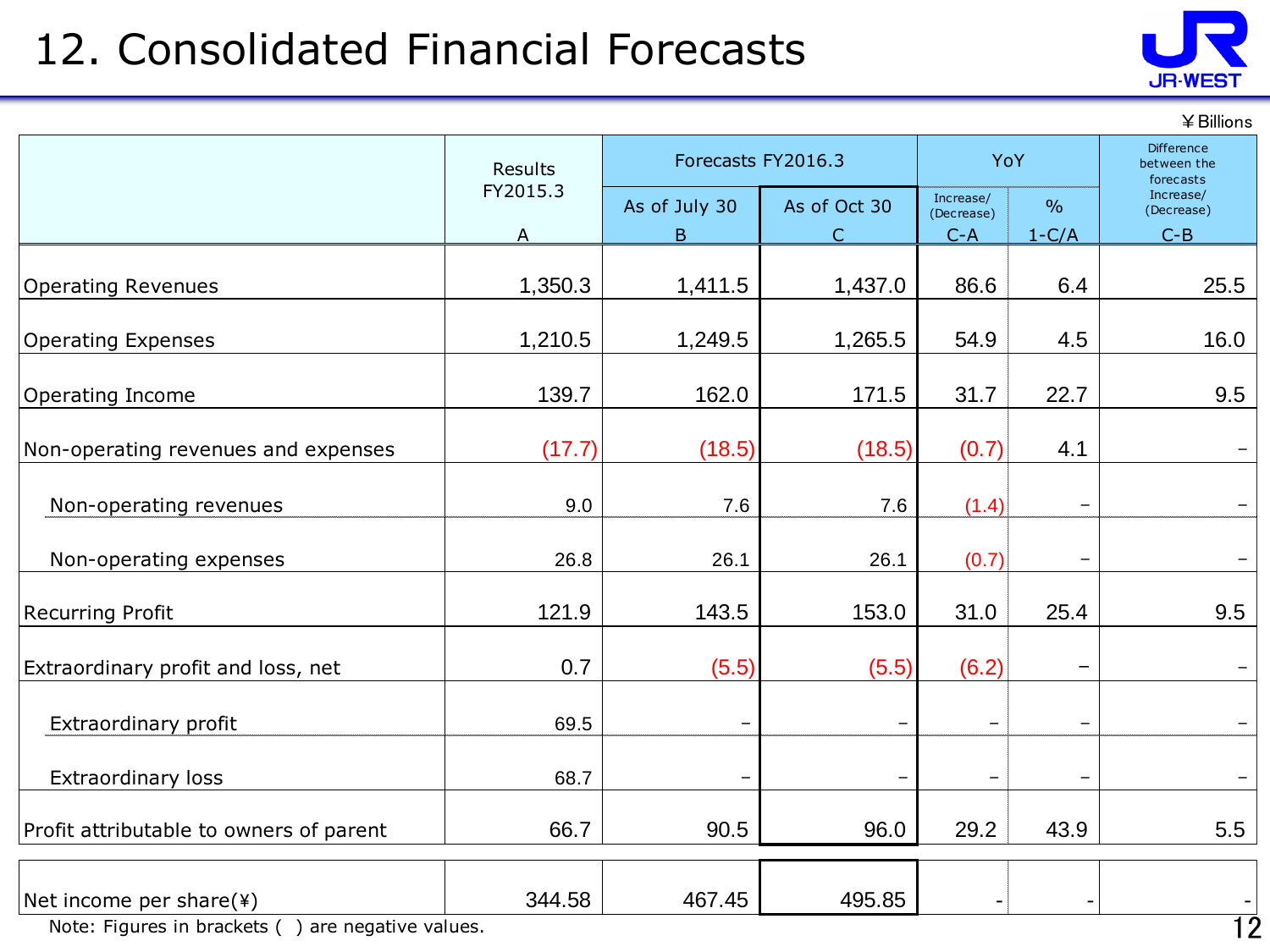

|                                          | <b>Results</b> | Forecasts FY2016.3 | YoY          |                         | <b>Difference</b><br>between the<br>forecasts |                         |  |
|------------------------------------------|----------------|--------------------|--------------|-------------------------|-----------------------------------------------|-------------------------|--|
|                                          | FY2015.3       | As of July 30      | As of Oct 30 | Increase/<br>(Decrease) | $\frac{0}{0}$                                 | Increase/<br>(Decrease) |  |
|                                          | A              | B                  |              | $C-A$                   | $1-C/A$                                       | $C - B$                 |  |
| Operating Revenues $*^1$                 | 1,350.3        | 1,411.5            | 1,437.0      | 86.6                    | 6.4                                           | 25.5                    |  |
| Transportation                           | 868.4          | 913.6              | 925.1        | 56.6                    | 6.5                                           | 11.5                    |  |
| Retail                                   | 220.1          | 229.0              | 231.0        | 10.8                    | 4.9                                           | 2.0                     |  |
| Sales of goods and food services         | 133.6          | 141.2              | 143.2        | 9.5                     | 7.2                                           | 2.0                     |  |
| Department Stores                        | 78.2           | 80.2               | 80.2         | 1.9                     | 2.5                                           |                         |  |
| Real estate                              | 87.2           | 102.6              | 106.6        | 19.3                    | 22.2                                          | 4.0                     |  |
| Shopping center                          | 50.6           | 56.2               | 57.2         | 6.5                     | 12.9                                          | 1.0                     |  |
| Real estate lease and sale* <sup>2</sup> | 34.7           | 44.7               | 47.7         | 12.9                    | 37.1                                          | 3.0                     |  |
|                                          | [5.8]          | $[15.3]$           | [18.4]       | 12.5                    | 215.7                                         | 3.0                     |  |
| Other businesses                         | 174.4          | 166.3              | 174.3        | (0.1)                   | (0.1)                                         | 8.0                     |  |
| Hotel                                    | 34.8           | 35.3               | 35.8         | 0.9                     | 2.6                                           | 0.5                     |  |
| Nippon Travel Agency                     | 42.5           | 42.9               | 41.4         | (1.1)                   | (2.6)                                         | (1.5)                   |  |
| Operating Income                         | 139.7          | 162.0              | 171.5        | 31.7                    | 22.7                                          | 9.5                     |  |
| Transportation                           | 100.6          | 116.3              | 121.8        | 21.1                    | 21.0                                          | 5.5                     |  |
| Retail                                   | 1.5            | 4.6                | 5.1          | 3.5                     | 219.2                                         | 0.5                     |  |
| Real estate                              | 25.1           | 30.3               | 31.8         | 6.6                     | 26.2                                          | 1.5                     |  |
| Other businesses                         | 15.6           | 14.0               | 16.0         | 0.3                     | 2.3                                           | 2.0                     |  |

Note: Figures in brackets ( ) are negative values.

 $*$ <sup>1</sup> Operating revenues are the revenues from third parties ( = customers).

The breakdowns of operating revenues by each segment are the sums of revenues of major subsidiaries.

\*<sup>2</sup> Figures in brackets [ ] are the sales of condominiums. (Revenues from third parties) (Included in Real estate lease and sale)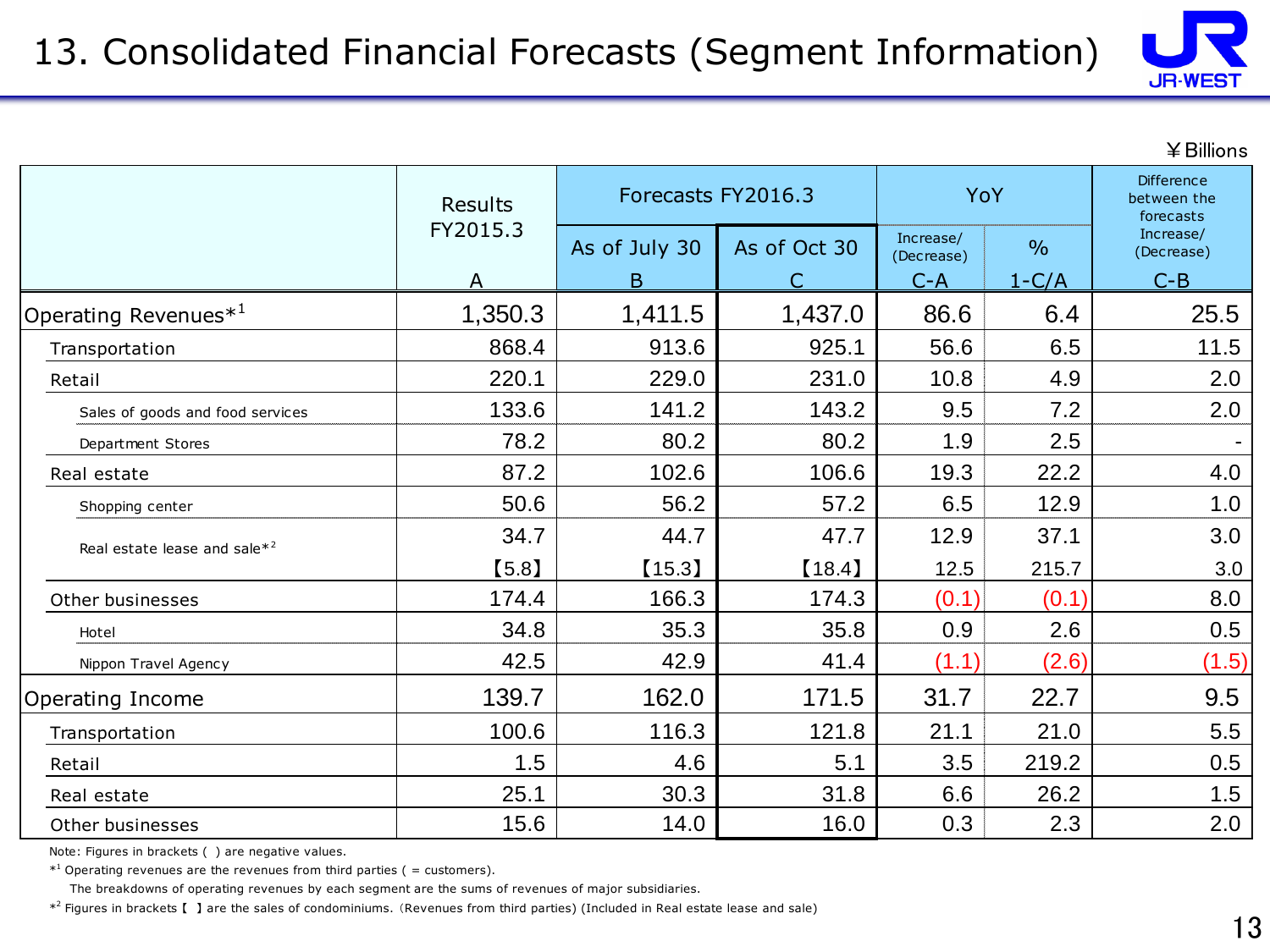

Persons, ¥Billions

|                                                      | 6 months ended<br>Sep 30, 2014 | 6 months ended<br>Sep 30, 2015 | Results<br>FY2015.3 | <b>Forecasts</b><br>FY2016.3<br>As of Oct 30 |
|------------------------------------------------------|--------------------------------|--------------------------------|---------------------|----------------------------------------------|
| ROA (%, Consolidated)                                | 3.1                            | 4.0                            | 5.1                 | 6.1                                          |
| ROE (%, Consolidated)                                | 6.9                            | 8.0                            | 8.4                 | 11.5                                         |
| EBITDA (Consolidated) <sup>*1</sup>                  | 154.4                          | 185.4                          | 289.3               | 330.0                                        |
| Depreciation (Consolidated)                          | 72.2                           | 74.8                           | 149.5               | 158.5                                        |
| Capital Expenditures<br>(Consolidated, own fund)     | 73.7                           | 79.2                           | 225.6               | 231.0                                        |
| Capital Expenditures<br>(Non-consolidated, own fund) | 58.3                           | 67.5                           | 186.4               | 199.0                                        |
| Safety related capital expenditure                   | 22.4                           | 44.5                           | 90.2                | 123.0                                        |
| Dividends per share $(*)$                            | 60                             | 65                             | 125                 | 135                                          |

 $*1$  EBITDA = Operating Income + Depreciation

|                                       | 6 months ended<br>Sep 30, 2014 |                  | 6 months ended<br>Sep 30, 2015 |                  | <b>Results</b><br>FY2015.3 |                  | <b>Forecasts</b><br>FY2016.3<br>As of Oct 30 |                  |
|---------------------------------------|--------------------------------|------------------|--------------------------------|------------------|----------------------------|------------------|----------------------------------------------|------------------|
|                                       | Consolidated                   | Non-Consolidated | Consolidated                   | Non-Consolidated | Consolidated               | Non-Consolidated | Consolidated                                 | Non-Consolidated |
| No. of employees at the end of period | 48,203                         | 27,362           | 47,750                         | 26,616           | 47,565                     | 26,886           |                                              |                  |
| Financial Expenses, net               | (12.5)                         | (12.1)           | (11.9)                         | (11.3)           | (24.9)                     | (24.3)           | (24.0)                                       | (23.1)           |
| Interest and dividend income          | 0.5                            | 0.9              | 0.3                            | 0.9              | 0.9                        | 1.4              | 0.6                                          | 1.3              |
| Interest expenses                     | 13.0                           | 13.0             | 12.3                           | 12.3             | 25.8                       | 25.7             | 24.6                                         | 24.5             |